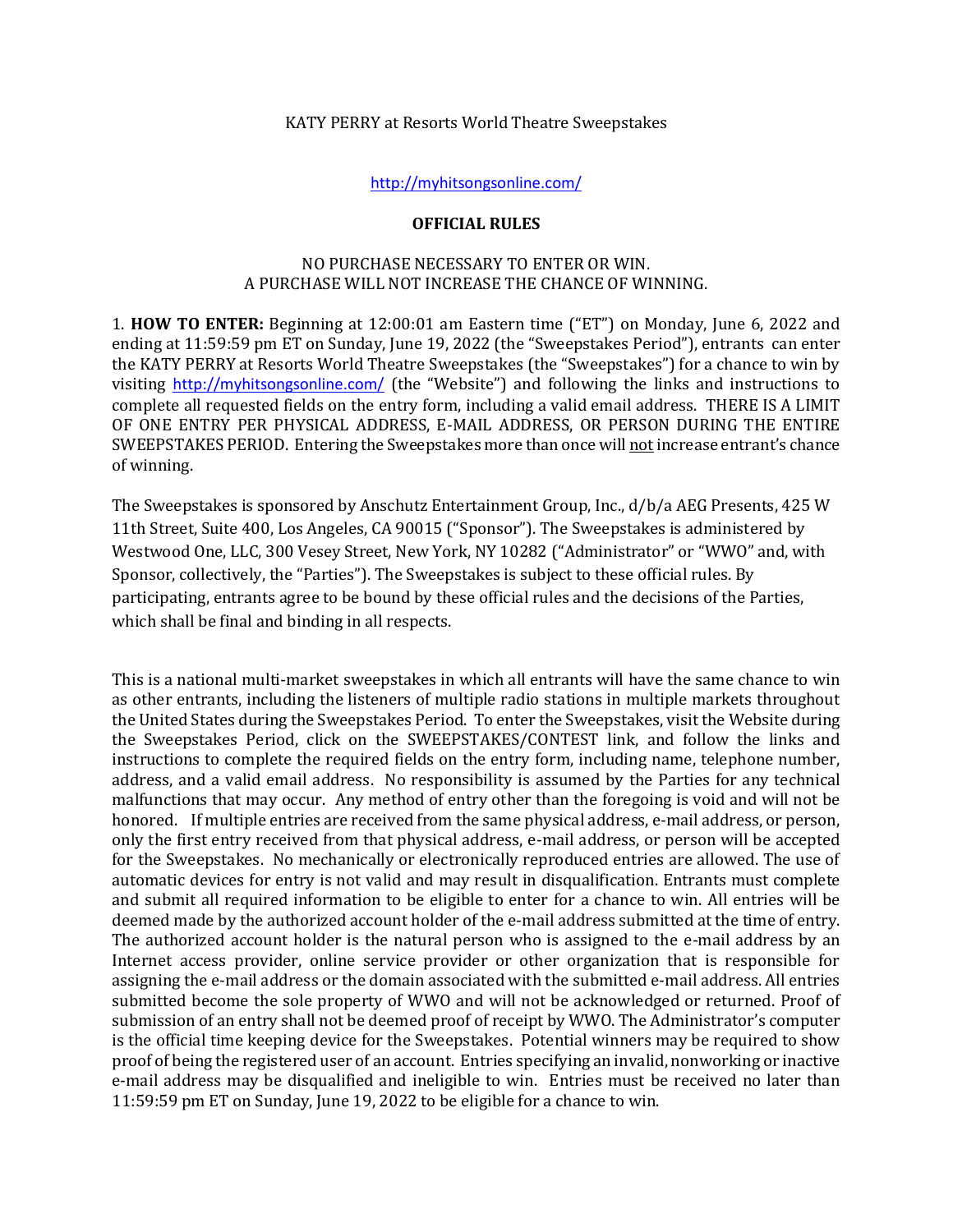2. **ELIGIBILITY:** The Sweepstakes is open to all legal residents of the 48 contiguous United States and the District of Columbia (resident of Alaska and Hawaii are not eligible), twenty-one (21) years of age or older at the time of entry. Employees, officers and directors (including their families and persons residing in the same household) of the Parties and of the Parties' respective members, parents, subsidiaries, and affiliated companies, affiliate radio stations or their licensees, promotional agencies, independent contractors, program suppliers and advertising agencies are ineligible to enter or win the Sweepstakes (such persons, collectively, "Ineligible Parties" and individually, each, an "Ineligible Party"). The Sweepstakes is subject to all applicable federal, state, and local laws and regulations and void where prohibited. The Parties reserve the right to verify the eligibility of any entrant.

3. **RESTRICTIONS:** The Parties and each of their respective parent organizations, subsidiaries, affiliates, officers, directors, shareholders, agents, representatives, employees, local radio station affiliates or their licensees, promotional agencies or independent contractors (the "Sweepstakes Entities") are not responsible for late, lost, misdirected, incorrectly addressed, incomplete, undeliverable or destroyed entries, or for any: (i) hardware or software failures of any kind, (ii) lost or unavailable network connections, (iii) failed, incomplete or garbled computer or telephone transmissions, (iv) typographical or system errors and failures, (v) faulty transmissions, or (vi) problems or technical malfunction of any telephone network or lines, computer online systems, servers or providers, or computer equipment. The Sweepstakes Entities are not responsible for any typographical or other errors in the offer or administration of the Sweepstakes, including, but not limited to, errors in the printing or posting of the offer or official rules, the selection and announcement of any Winner, or the distribution of any prize. In addition, the Sweepstakes Entities are not responsible for any entry not received by WWO on account of technical problems or traffic congestion on the Internet, or at any website participating in the Sweepstakes, or any combination thereof, including, without limitation, any injury (including personal injury) or damage to entrant's or any other person's personal property (e.g., computer) related to or resulting from playing the Sweepstakes (or downloading any material for the Sweepstakes) or other telecommunications malfunctions which may limit an entrant's ability to participate. Either Party may prohibit entrant from participating in the Sweepstakes or winning a prize, if, in its sole discretion, it determines entrant is attempting to undermine the legitimate operation of the Sweepstakes by cheating, hacking, engaging in deception or other unfair playing practices, or intending to annoy, abuse, threaten or harass any other players or representatives of the Sweepstakes Entities. If the Sweepstakes is not capable of running as planned for any reason including, without limitation, infection by computer virus, bugs, tampering, unauthorized intervention, fraud, or any other causes beyond the control of the Parties, that corrupts or affects the administration, security, fairness, integrity or proper conduct of the Sweepstakes, the Parties reserve the right at their sole discretion to void any suspect entries and/or cancel, terminate, modify or suspend the Sweepstakes without prior notice or obligation to any entrant or other third party. In the event the Sweepstakes is suspended, terminated, or canceled, winners may be randomly selected from all eligible entries received up to the date of such suspension, termination or cancellation. ANY ATTEMPT BY AN ENTRANT TO DELIBERATELY DAMAGE ANY WEBSITE PARTICIPATING IN THE SWEEPSTAKES (INCLUDING, WITHOUT LIMITATION, WWW.WESTWOODONE.COM AND THE WEBSITE) OR THE WEBSITE OF ANY PARTICIPATING LOCAL RADIO STATION AFFILIATE) OR UNDERMINE THE LEGITIMATE OPERATION OF THE SWEEPSTAKES MAY BE A VIOLATION OF CRIMINAL AND/OR CIVIL LAWS AND SHOULD SUCH AN ATTEMPT BE MADE, THE PARTIES RESERVE THE RIGHT TO SEEK REMEDIES AND DAMAGES (INCLUDING ATTORNEY'S FEES) FROM ANY SUCH ENTRANT TO THE FULLEST EXTENT OF THE LAW, INCLUDING CRIMINAL PROSECUTION. Entrants are required to provide truthful information and the Parties will reject and delete any entry that it discovers to be false or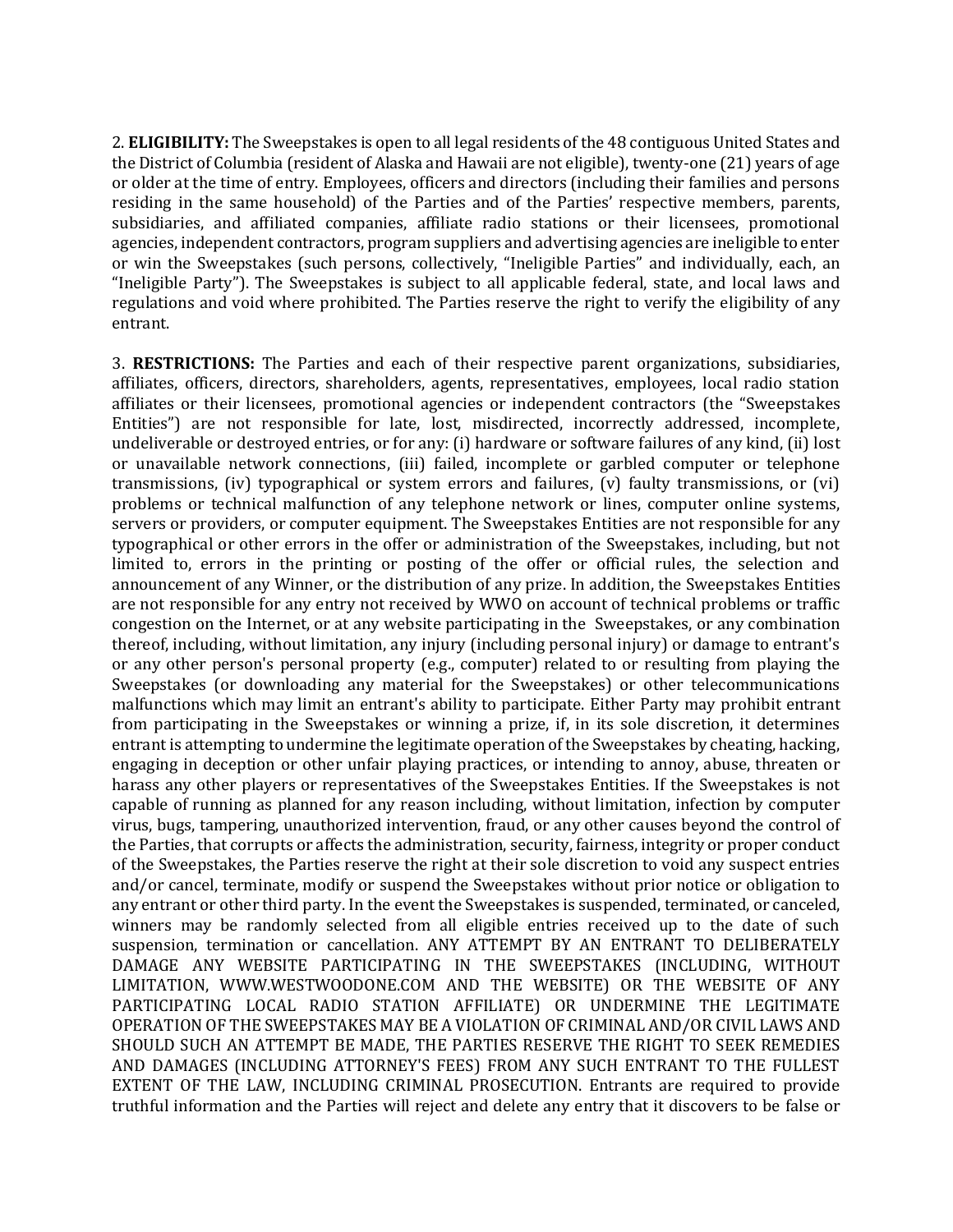fraudulent. The Parties will disqualify any entry from individuals who do not meet the eligibility requirements and the Parties will also delete any entry received from persons under the age of 21.

4. **SELECTION OF WINNER (1); NOTIFICATION:** All qualifying entries (limited to one (1) entry per physical address, e-mail address, or person) in the Sweepstakes will be entered into one random prize drawing. On or around Monday, June 20, 2022, WWO will select one (1) potential prize winner, pending verification of eligibility and compliance with these official rules (the "Winner") in a random drawing from among all eligible entries received during the Sweepstakes Period. The decisions of the Parties are final and binding in all respects. The potential Winner will be notified by email and/or by phone. If WWO is unable to contact a Winner after a reasonable effort has been made within three (3) days after the first notification attempt, or any prize notification is returned as undelivered, such Winner may be disqualified and an alternate potential Winner selected (and an alternate to the alternate as many times as may reasonably be necessary, though if, after reasonable good-faith efforts, no Winner is verified, the prize may not be awarded). Any prize will be awarded subject to verification of eligibility and compliance with these official rules and as long as all qualifications relating to the Sweepstakes are met. If a Winner has met the age requirement of this Sweepstakes but not obtained the age of majority in his or her state of residence, then the prize will be awarded to such Winner's parent or legal guardian (as determined by the Parties in their sole discretion). Odds of winning are based upon the total number of eligible entries received.

5. **PRIZE:** There is one (1) prize for this Sweepstakes. The Winner will receive a trip for two (Winner and one guest who must be 21+) to Las Vegas, NV, to include:

(i) Airfare for two (Winner and one guest), roundtrip, coach class, from the airport closest to Winner's residence to Las Vegas McCarran International Airport (if Winner's residence is within 250 miles of Las Vegas, NV, Sponsor and Administrator may, in their discretion, provide ground transportation in lieu of airfare);

(ii) Two-night stay in one room (double-occupancy) at Resorts World Las Vegas (to be determined by Sponsor in its discretion), on dates between July 29, 2022 and August 14, 2022, subject to availability and other restrictions;

(iii) Two tickets to KATY PERRY: PLAY at Resorts World Theatre, Las Vegas (on a date during Winner's stay) for Winner and one guest.

(iv) Meet and greet with Katy Perry for Winner and one guest; and

(v) \$250 dining credit to a Resorts World Las Vegas restaurant (to be determined by Sponsor or Administrator in its discretion).

The Approximate Retail Value ("ARV") of the prize is Two Thousand Five Hundred Dollars (\$2,500).

# **TOTAL ARV OF ALL SWEEPSTAKES PRIZES IS: TWO THOUSAND FIVE HUNDRED DOLLARS (\$2,500).**

Trip must be taken between July 29, 2022 and August 14, 2022, or as otherwise determined by Sponsor and Administrator. Winner and guest must travel on the same itinerary. Winner and guest are responsible for all documents required for travel, including photo ID. Guest must be 21+.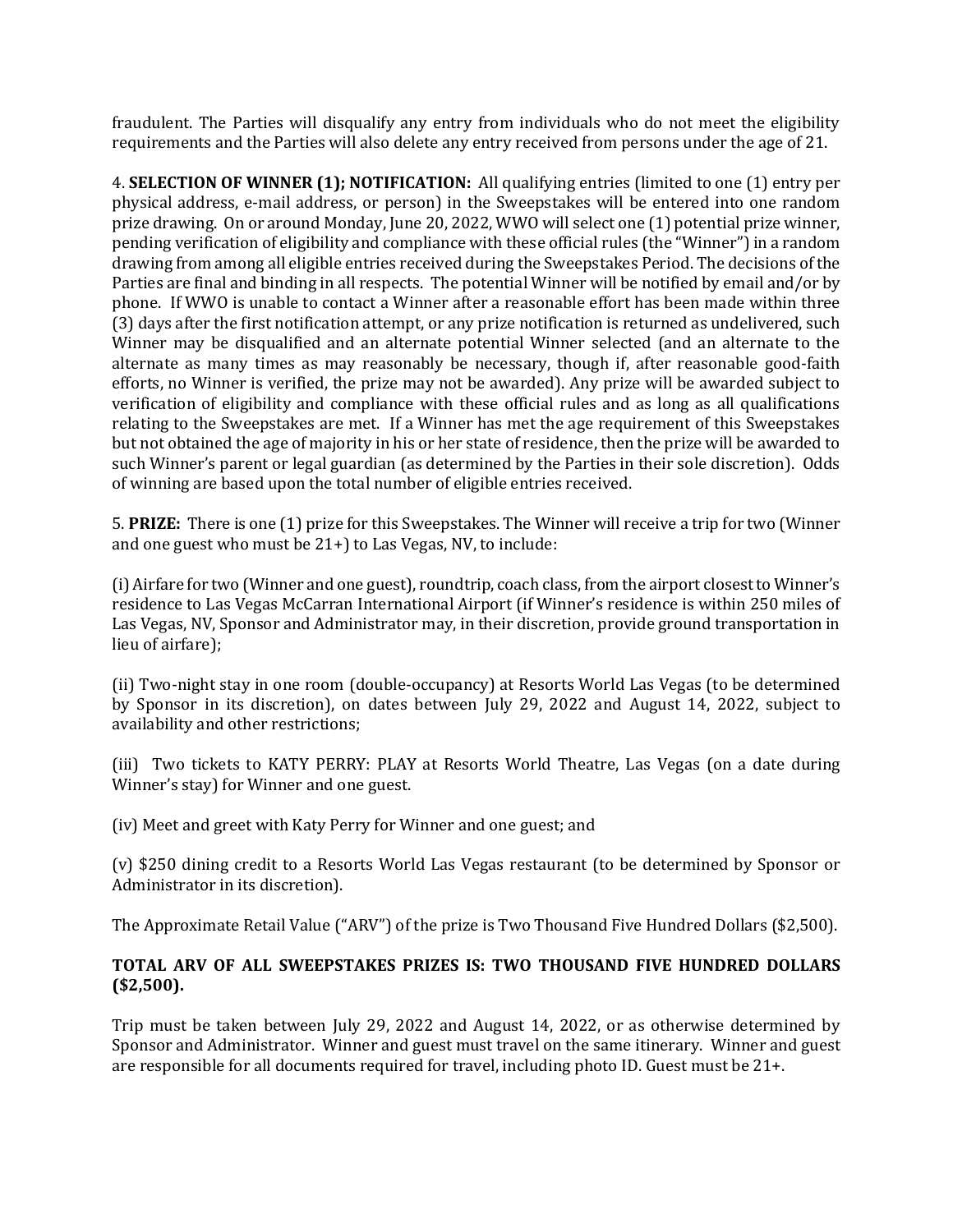Prize may be used only for the date(s) specified. Not redeemable for cash, not transferable, may not be combined with another offer. Winner must use all prize components in a single visit. Winner may not substitute prize components. If the artist does not perform during the scheduled trip, for any reason, Sponsor has the right to substitute a Las Vegas experience of equal or greater value in its sole discretion. Except as specifically stated in the prize description above, Sponsor is not responsible for transportation. Gratuities and alcohol are not included. Hotel guest must present a major credit card at check-in to guarantee hotel charges not included in this prize.

There is no substitution, transfer, or cash equivalent for prizes, except that Sponsor and Administrator may, in their sole discretion and to the extent permitted by law, substitute prizes or any prize element of comparable value or cash. The prizes are expressly limited to the item(s) listed above and do not include taxes, gratuities, or any other expenses. Any tickets and/or gift certificates/cards awarded as part of a prize will be subject to the terms and conditions set forth by the issuer and are valid only on the date(s) printed on the tickets or gift certificates/cards. Other restrictions may apply.

# **For entry to the prize event(s), each event attendee may be required to show valid proof of vaccination against the COVID-19 virus and/or valid proof of a negative test for the COVID-19 virus within 72 hours (or such other time as the event organizers require) prior to the event(s).**

If any prize or a portion of any prize is postponed, cancelled, or otherwise unavailable due to disease, epidemic, pandemic, quarantine, any acts of government and/or any reason that is beyond the control of Station or any Sponsor, then no substitution shall be provided. Station and any Sponsors make no representation or warranty about the safety of any prize. By accepting and using a prize, the Winner and Winner's guests acknowledge and assume all risks of accepting and using the prize, and any other the risks associated with the prize.

6. **CONDITIONS:** By entering the Sweepstakes, entrants are agreeing they meet the eligibility requirements stated in these official rules and they are not an Ineligible Party as that term is defined in Section 2 of these official rules. The Winner will be required to sign and return, as applicable, an affidavit of eligibility and a liability release provided by the Parties within three (3) days of request and, as may be required, in the Parties' discretion, to complete and sign other forms pertaining to the Sweepstakes before the prize is awarded. If any such signed forms are not received by WWO within the specified time period, WWO reserves the right to choose an alternate winner by random selection. The affidavit of eligibility and the liability release serve to, among other things, confirm eligibility and release the Sweepstakes Entities from any and all harm, injury or liability of any kind that may result in connection with participation in the Sweepstakes, the acceptance, use, misuse, possession, loss or misdirection of the prize or any typographical or other error in the printing, offering or announcement of any prize. Any person winning over \$600.00 in prizes from WWO will receive an IRS Form 1099 from WWO for the calendar year in which the prize(s) is awarded and a copy of such form will be filed by WWO with the IRS. All federal, state, and local taxes and any expenses not expressly provided for in these official rules are solely the responsibility of the Winner. Except where prohibited by law, each entrant's entry and the Winner's acceptance of the prize constitutes such entrant's and Winner's permission to the Sweepstakes Entities to use such entrant's name, photograph, likeness, statements, entry, biographical information, voice, and address (city and state) for advertising and promotional purposes worldwide and in all forms of media, in perpetuity, without further compensation and is deemed a certification that such entrant meets the eligibility requirements of the Sweepstakes as listed in these official rules and is not an Ineligible Party. BY ENTERING THE SWEEPSTAKES, ENTRANTS RELEASE AND HOLD HARMLESS THE SWEEPSTAKES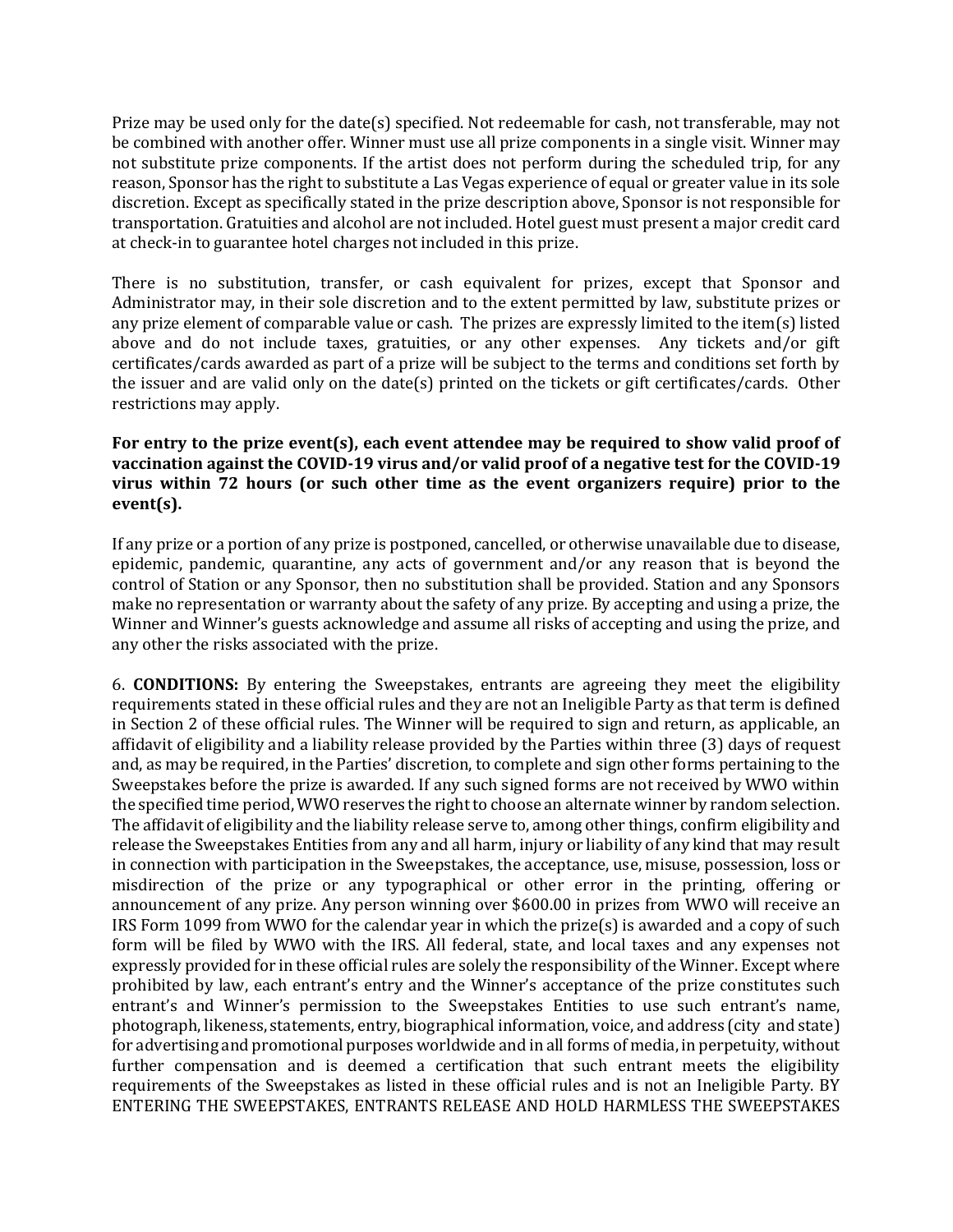ENTITIES FROM ANY AND ALL LIABILITY OR ANY INJURIES, LOSS OR DAMAGE OF ANY KIND ARISING FROM OR IN CONNECTION WITH THE SWEEPSTAKES OR ANY PRIZE WON. Entrants agree that all entries become the property of the Parties and none will be acknowledged or returned. The Sweepstakes Entities and their designees shall have the perpetual, worldwide right to edit, publish, and use the entries in any way and in any media for trade, advertising, promotional, and/or other purposes as the Parties and their designees may determine without further consideration to entrants or any third party

7. **BINDING NATURE OF OFFICIAL RULES; WAIVER OF CLAIM OF AMBIGUITY:** The Sweepstakes is subject to these official rules. By participating, entrants agree to be bound by these official rules and the decisions of the Parties and waive any right to claim ambiguity in the Sweepstakes or these official rules. WWO reserves the right to modify these official rules for clarification purposes without materially affecting the terms and conditions of the Sweepstakes.

8. **SWEEPSTAKES PROVIDED "AS IS":** WINNERS AND ENTRANTS AGREE THAT THE SWEEPSTAKES ENTITIES SHALL NOT BE RESPONSIBLE OR LIABLE FOR, AND WINNERS AND ENTRANTS AGREE TO RELEASE THE SWEEPSTAKES ENTITIES FROM, LOSSES, DAMAGES, OR INJURIES OF ANY KIND TO PERSONS, INCLUDING PERSONAL INJURY OR DEATH, OR PROPERTY RESULTING FROM PARTICIPATING IN THE SWEEPSTAKES OR SWEEPSTAKES-RELATED ACTIVITY INCLUDING, BUT NOT LIMITED TO, THE ACCEPTANCE/POSSESSION AND/OR USE/MISUSE OF ANY PRIZE AND/OR ANY INJURY OR DAMAGE TO ENTRANT'S OR THIRD PERSON'S PROPERTY RELATED TO OR RESULTING FROM ANY PRIZE OR ANY PART OF THE SWEEPSTAKES. BY PARTICIPATING IN THE SWEEPSTAKES, ENTRANTS AGREE THAT SWEEPSTAKES ENTITIES WILL HAVE NO LIABILITY WHATSOEVER FOR, AND THAT ENTRANT SHALL HOLD SWEEPSTAKES ENTITIES HARMLESS AGAINST, ANY LIABILITY FOR ANY CLAIMS BASED ON PUBLICITY RIGHTS, DEFAMATION, INVASION OF PRIVACY, OR MERCHANDISE DELIVERY. BY PARTICIPATING IN THE SWEEPSTAKES, ENTRANTS AGREE THAT SWEEPSTAKES ENTITIES WILL NOT BE RESPONSIBLE OR LIABLE FOR ANY INJURIES, DAMAGES, OR LOSSES OF ANY KIND, WHETHER OR NOT FORESEEABLE, INCLUDING, WITHOUT LIMITATION, DIRECT, INDIRECT, INCIDENTAL, CONSEQUENTIAL, OR PUNITIVE DAMAGES TO PERSONS, INCLUDING DEATH, OR TO PROPERTY ARISING OUT OF ACCESS TO AND USE OF INTERNET WEBSITES USED IN THE SWEEPSTAKES (WWW.WESTWOODONE.COM, THE WEBSITE, AND THE WEBSITE OF ANY PARTICIPATING LOCAL RADIO STATION AFFILIATE) OR THE DOWNLOADING FROM AND/OR PRINTING MATERIAL DOWNLOADED FROM THE AFOREMENTIONED SITES. WITHOUT LIMITING THE FOREGOING, EVERYTHING REGARDING THE SWEEPSTAKES, INCLUDING ANY WEBSITES USED IN CONNECTION THEREWITH AND ANY PRIZE AWARDED HEREUNDER, ARE PROVIDED "AS IS" WITHOUT WARRANTY OF ANY KIND, EITHER EXPRESS OR IMPLIED, INCLUDING, BUT NOT LIMITED TO, THE IMPLIED WARRANTIES OF MERCHANTABILITY, FITNESS FOR A PARTICULAR PURPOSE, OR NON-INFRINGEMENT, ALL OF WHICH ARE EXPRESSLY DISCLAIMED BY THE SWEEPSTAKES ENTITIES. SOME JURISDICTIONS MAY NOT ALLOW THE LIMITATION OR EXCLUSION OF LIABILITY FOR INCIDENTAL OR CONSEQUENTIAL DAMAGES OR EXCLUSION OF IMPLIED WARRANTIES, SO SOME OF THE ABOVE LIMITATIONS OR EXCLUSIONS MAY NOT APPLY. CHECK LOCAL LAWS FOR ANY RESTRICTIONS OR LIMITATIONS REGARDING THESE LIMITATIONS OR EXCLUSIONS.

9. **WINNERS LIST:** For the names of the Winners or a copy of these official rules, send a selfaddressed stamped (resident of VT need not include postage) envelope to "Official Rules" (specify which) c/o KATY PERRY at Resorts World Theatre Sweepstakes, Westwood One, 300 Vesey Street, New York, NY 10282. All such requests must be received by August 1, 2022 to receive a response.